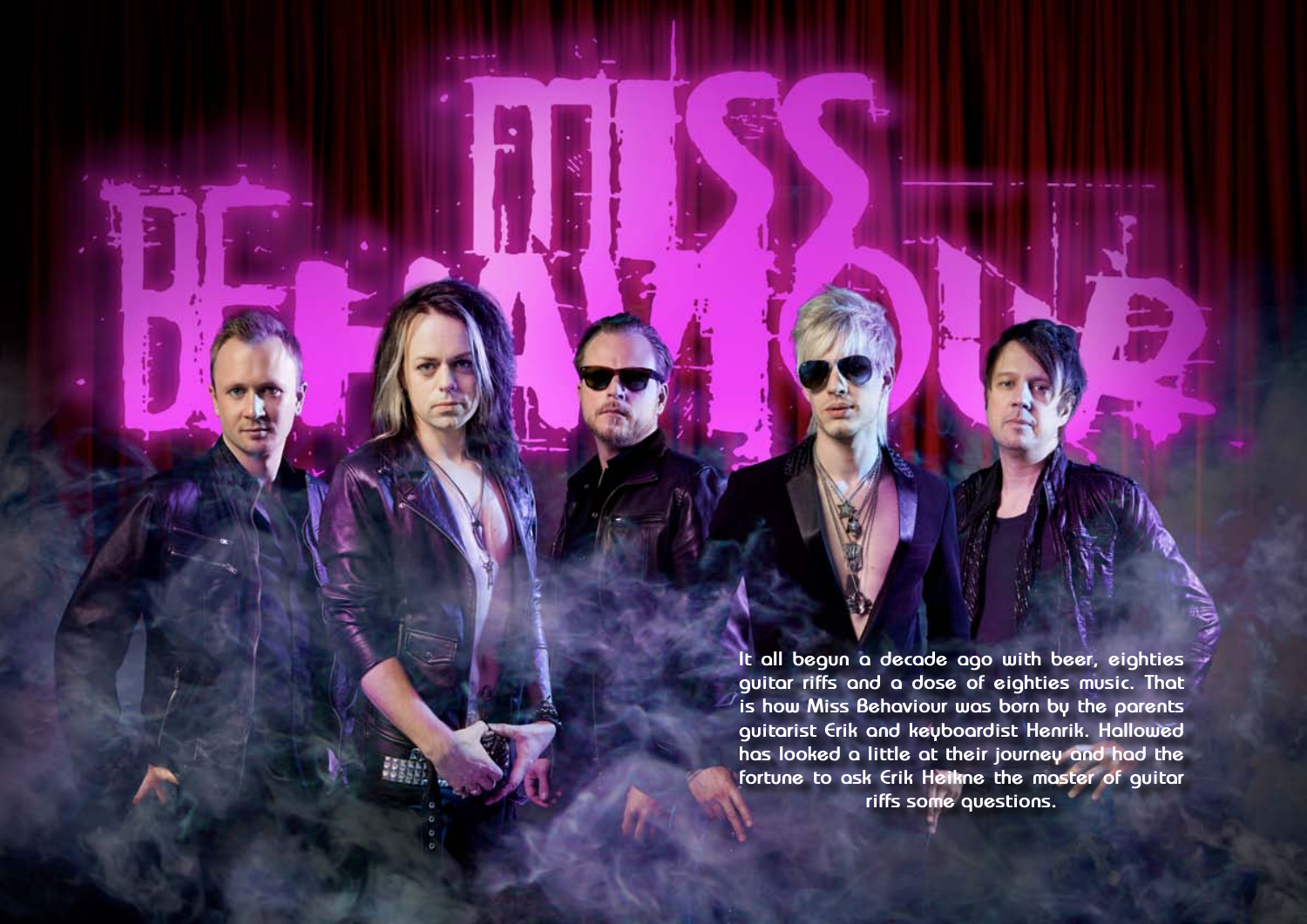

## by daniel källmalm photo: miss behaviour press published on 2014-09-11

About ten years ago when Erik and Henrik studied music management in Kalmar it all begun.

to Yngwie Malmsteen or Magnum and drank some beer as usual and then we played some eighties the idea work was born.

that eventually became Miss Behaviour was awakened, a band that with time has become more and more serious explains Erik. Both had played with other bands at that time but this was their vision, a vision that was given the name Miss Behaviour. A name that is a play on words.

- We probably sat and listened and presskit you can read about riffs. You could say that from that the eighties should sound. It is And from that the seed think they are the kind of band When reading the biography a band founded to express a vision on how a modern rock band inspired by the greats of a phrasing that could make one that emulate that music or make somewhat of a parodic copy of it. Erik explains that it is not the case, they are inspired by what came in the eighties but sound like Miss Behaviour.

- You can chose to interpret it as you like but the woman in question is something of a mascot for us, she shows up here and there in titles, cover art and t-shirts etc. She is attractive but strict.

which of all the bands of that time does inspire these guys?

- Well, it is not exactly In Flames. I personally like Toto, Foreigner, Europe, Yngwie (Malmsteen) and so on.

Of course it is not only music of the past that inspires this band, that would be strange. Life is a source of inspiration for this band, or the joy of life as you could describe it as.

Lot of references to the eighties, AOR and so on are thrown around when this band is referred to but track EP named Give us the

- It may be a bit cliché but experiences enrich and our music builds on joy and enjoyment of life. Not like some of the more pretentious bands that writes about how bad and difficult life can be.

They wrote their first songs late 2003 in the same place as they were drinking some beer. Something that led to the three-

World. They worked then just like oneself to write new music. today with producer Daniel Gese who made a career as drummer happens at random, we take for the band Pole Position in the late eighties/early nineties.

## **Success & a double agent**

Following some member changes the debut "Midwinter" saw to led to the new album called light of day and five years later in 2011 the breakthrough "Last Woman Standing" released on an album that according to Erik Avenue of Allies was released. That album led to tours in Great breakthrough album. Britain, airtime on the radio and mentions as a top album of a good album but more happens the year amongst webzines and similar. A big success, so how do you top that? Erik states that it some amazing songs, we play isn't a problem.

Nothing in Miss Behaviour our craft seriously and take the time needed to write, record and produce music that conforms with the standards we have set.

- We are very privileged some touring and more life on "Double Agent". Sebbe has grown into his part and delivered

This motivation Erik alludes "Double Agent" which was released some week ago. It is is better than their celebrated

to have made an album that experience since last time. I hope critically acclaimed and with and believe that it can be heard five out of seven and there is a that it becomes easy to motivate on the new album.

More hardrock, more variation without deviating from the concept. That is how Erik describe the new album compared to its predecessor. Ready to take on the world is alluded from the press information but what about this concept, what is it all about?

- "Last Woman Standing" was and all of that, even some babes better together as a band after expect the positive response That concept is transferred to this new album that contains both solos, melodies and keyboards on the cover. And it is an album that turned out more or less as they expected but despite this Erik explains that he could not this album has received so far. Hallowed awared the album with whole bunch of positive reviews

- You will never hear a Miss Behaviour album without keyboards, guitar solos and melodies.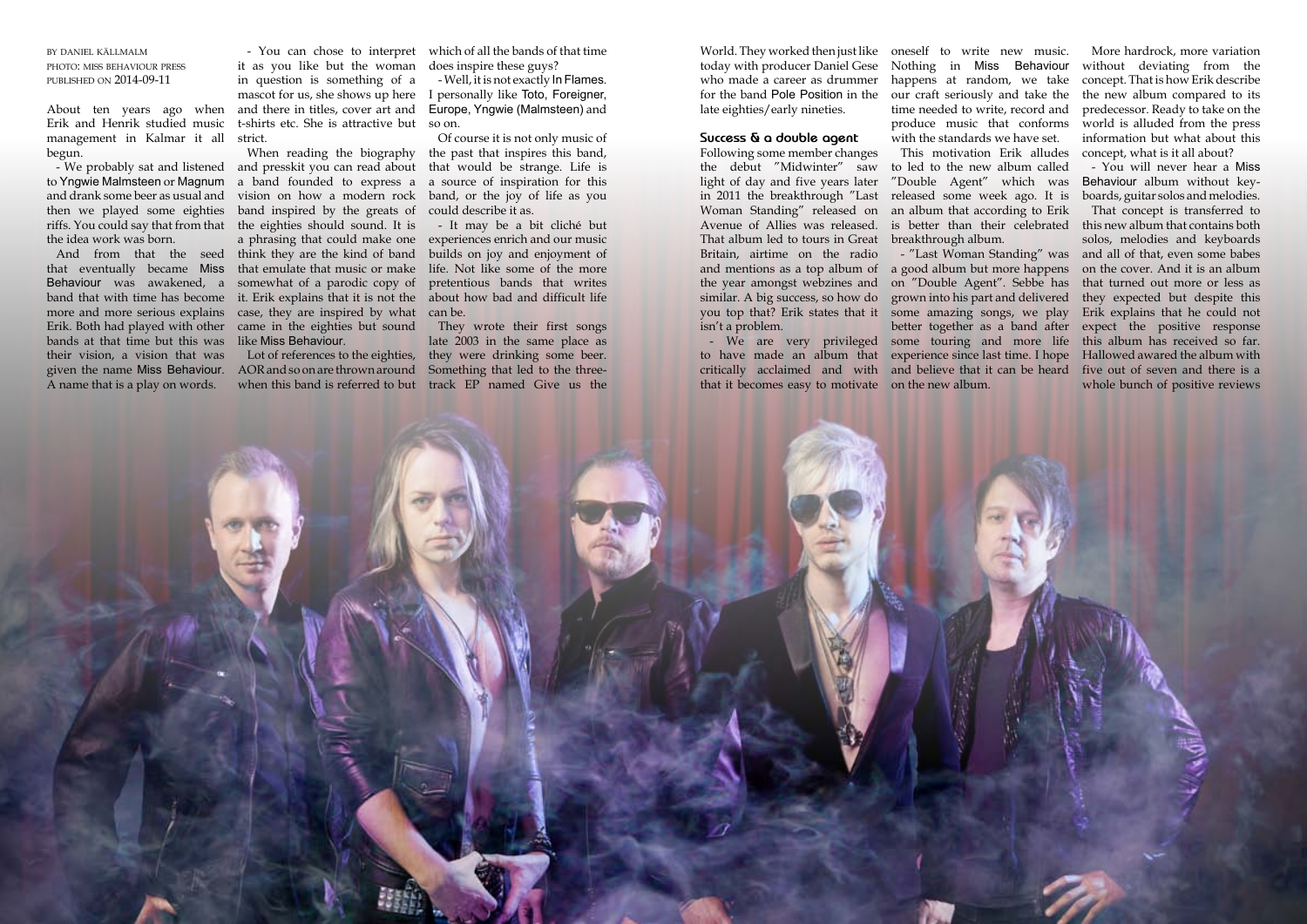

around the web for those who took a lot of energy. look.

Erik explains that the album should have been released earlier, it has been finished for a while but problems have delayed the album that finally saw light of day on august 29.

beginning was to release it in 2012 and then hit the roads again. But

- The thought from the alluded to, something that Erik Sad things are to be overcome and that is what these guys have done and now the new album has seen the light of day. And to very positive response as have been has also noticed.

## **Reception & touring**

mishaps put an end to that. Our Just got mail from our PR-guy manager passed away… the label in England. Almost top score messed up things. Sad things that in both Powerplay and Classic - Fantastic response so far!

Rock. It feels very good. An indication that it is a good album, in our genre should be added. I am not sure it would be as greatly received in a different kind of media if you catch my drift.

So why should you get this album?

- You should get this album if you like melodic hardrock that is well performed and produced. Hopefully it earns us enough cash to afford to outdo this album! In other words you should buy

visit but the aim is to do more explains that the band are always to take one thing at the time and Three years have passed since the last album, Erik says that it will not be as long until the next album sees the light of they even though work on a new album hasn't commenced yet. They want

the album to invest money for a coming album that can outdo this album, which will be a tough album to outdo according to the reviewers. And you could get it to learn the music for upcoming concert visits, because the band are going out on the road.

- Of course we are going out to play. We are having discussions with booking agencies but I cannot go into details yet.

England is one place they will

shows around Europe and maybe even at home in Sweden. Another question always comes up when thinking on the live thing, and that is wether the band's music is best on record or on the stage.

- We are good in different ways, seeing us live gives a grander experience than hearing us on record. We try to offer up a show and always give our best on stage. It is a bit heavier on the stage than on record says Erik and

looking to offer up a real show and not just stand there in a baseball cap, blue jeans and look at their shoes. They want the visitor to be happy when leaving the venue after Miss Behaviour has finished their encores.